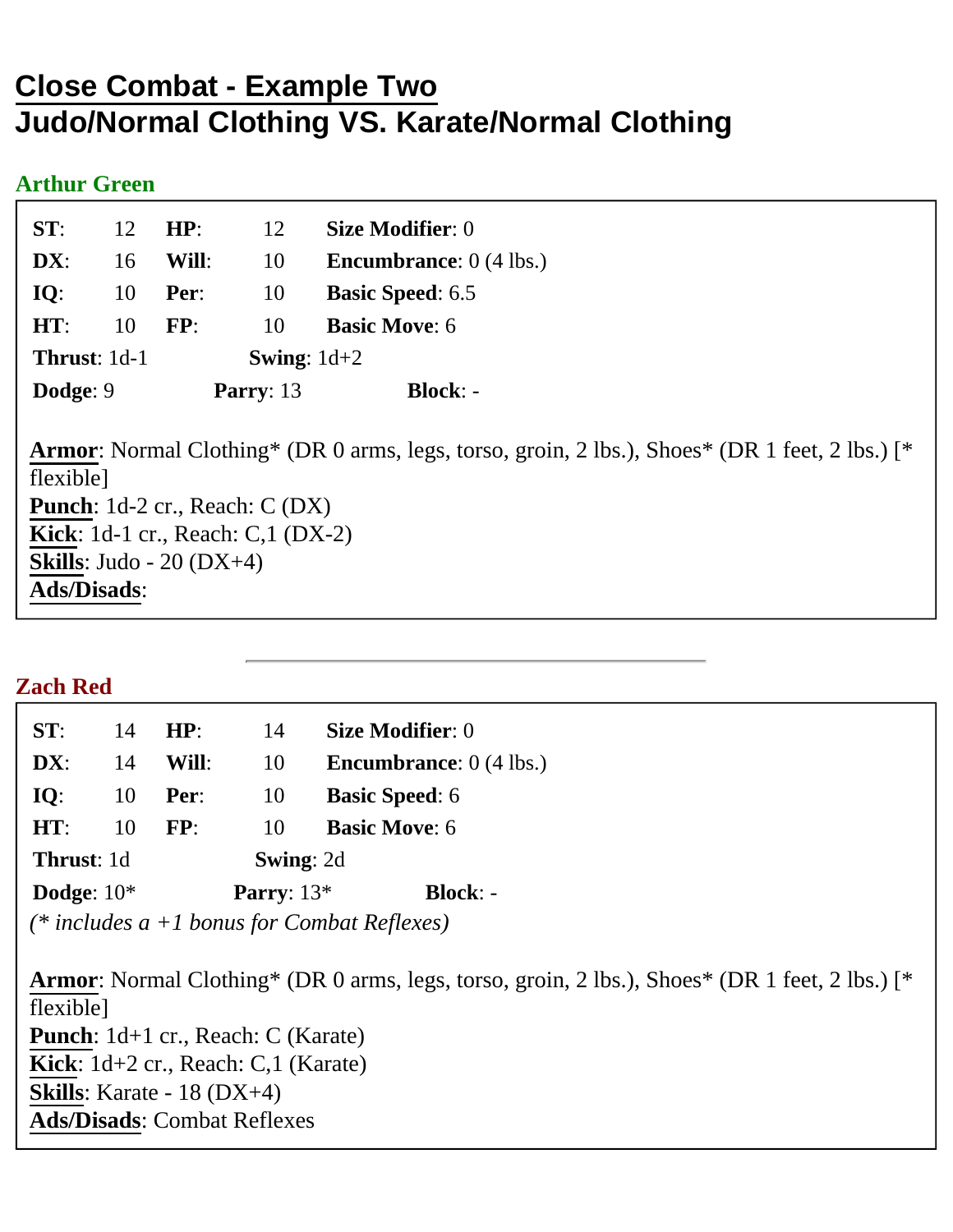In this example, two unarmed and unarmored opponents face one another in a gladiatorial arena, starting the contest one yard apart.

Arthur has the higher Basic Speed, so he goes first.



# **TURN ONE**

# **Arthur Green** HP: 12

**Maneuver**: Wait, Attack (Deceptive Attack, B369) ("I will grapple the first enemy to step into range.")

**Zach Red** HP: 14, FP: 9 **Maneuver**: Attack, Mighty Blows (optional, B357), Hit Location: Groin, Kick (*Arthur*)

Opts to spend 1 FP to choose Mighty Blows. Uses his Step to move forward 1 hex, turn is immediately interrupted by Arthur's "Wait (Attack)" maneuver.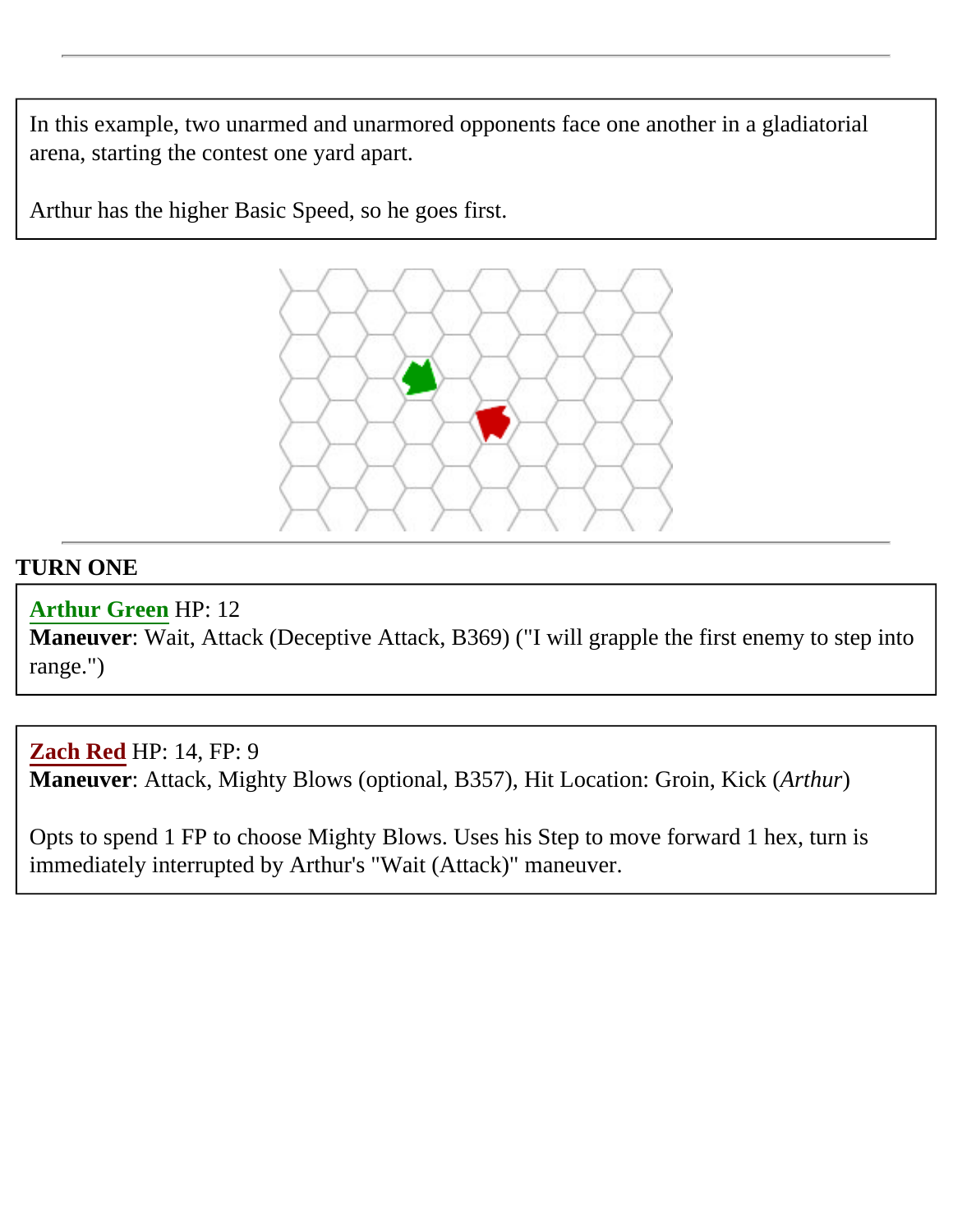

# **Arthur Green** HP: 12

Uses his Step to move forward 1 hex into Zach's hex. Arthur lowers his skill with Deceptive Attack by -6 to inflict a -3 penalty to defense on Zach if he hits. He rolls 3d6 against his effective Judo skill of 14 (-6 for Deceptive Attack) and gets 12 - a possible hit.



# **Zach Red** HP: 14, FP: 9

Rolls 3d6 against his effective Parry of 10 (-3 for Deceptive Attack) and gets 10 - he Parries. He now finishes his interrupted Attack.

**Zach Red** HP: 14, FP: 9 **Maneuver**: Attack, Mighty Blows, Hit Location: Groin, Kick (*Arthur*)

Rolls 3d6 against his effective Karate skill of 13 (-3 for Hit Location: Groin, -2 for Kick) and gets 13 - a possible hit.

**Arthur Green** HP: 12 Rolls 3d6 against his Parry of 13 and gets 9 - he Parries.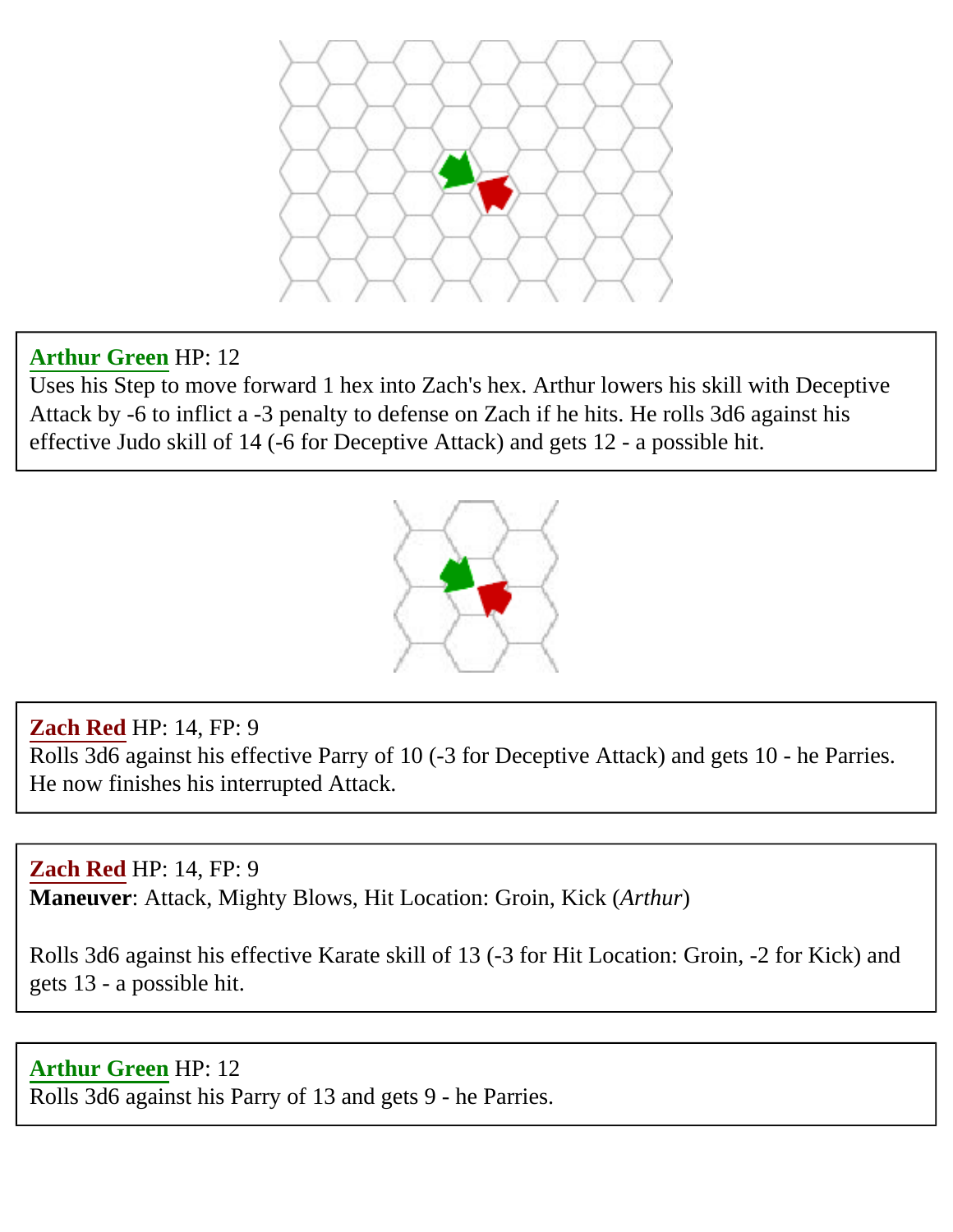#### **TURN TWO**

#### **Arthur Green** HP: 12

**Maneuver**: Attack (Deceptive Attack), Throw ("On the turn after a successful Judo Parry, you may attempt to throw your attacker if he is within one yard.", B203)

Arthur lowers his skill with Deceptive Attack by -4 to inflict a -2 penalty to defense on Zach if he hits. Rolls 3d6 against his effective Judo skill of 16 and gets 16 - a possible hit. (Note there's really no good reason to *not* use a Deceptive Attack any time your effective skill is over 16, since a roll of 17 or 18 is always going to fail or critically fail.)

# **Zach Red** HP: 14, FP: 8 Opts to spend 1 FP to choose Feverish Defense (optional, B357) for a  $+2$  Parry bonus. Rolls 3d6 against his effective Parry of 13 (+2 for Feverish Defense, -2 for Deceptive Attack) and gets 12 - he Parries.

**Zach Red** HP: 14, FP: 7 **Maneuver**: Attack, Mighty Blows, Hit Location: Face, Kick (*Arthur*)

Opts to spend 1 FP to choose Mighty Blows. Rolls 3d6 against his effective Karate skill of 11 (-5 for Hit Location: Face, -2 for Kick) and gets 11 - a possible hit.

**Arthur Green** HP: 12 Rolls 3d6 against his Parry of 13 and gets 15 - he fails to Parry.

#### **Zach Red** HP: 14, FP: 7

Rolls 1d+4 (includes +2 bonus for Mighty Blows) for damage and gets a total of 6.

#### **Arthur Green** HP: 6, Shock: -4

6 points of crushing basic damage to the Face - 0 DR leaves 6 points of penetrating damage. Arthur's HP are reduced to 6 and he has a shock penalty of -4.

As this was a hit to the Face sufficient to cause a Shock penalty, Arthur must check for Knockdown and Stunning (B420). He rolls 3d6 against his HT of 10 and gets 10 - he suffers no penalty beyond ordinary shock.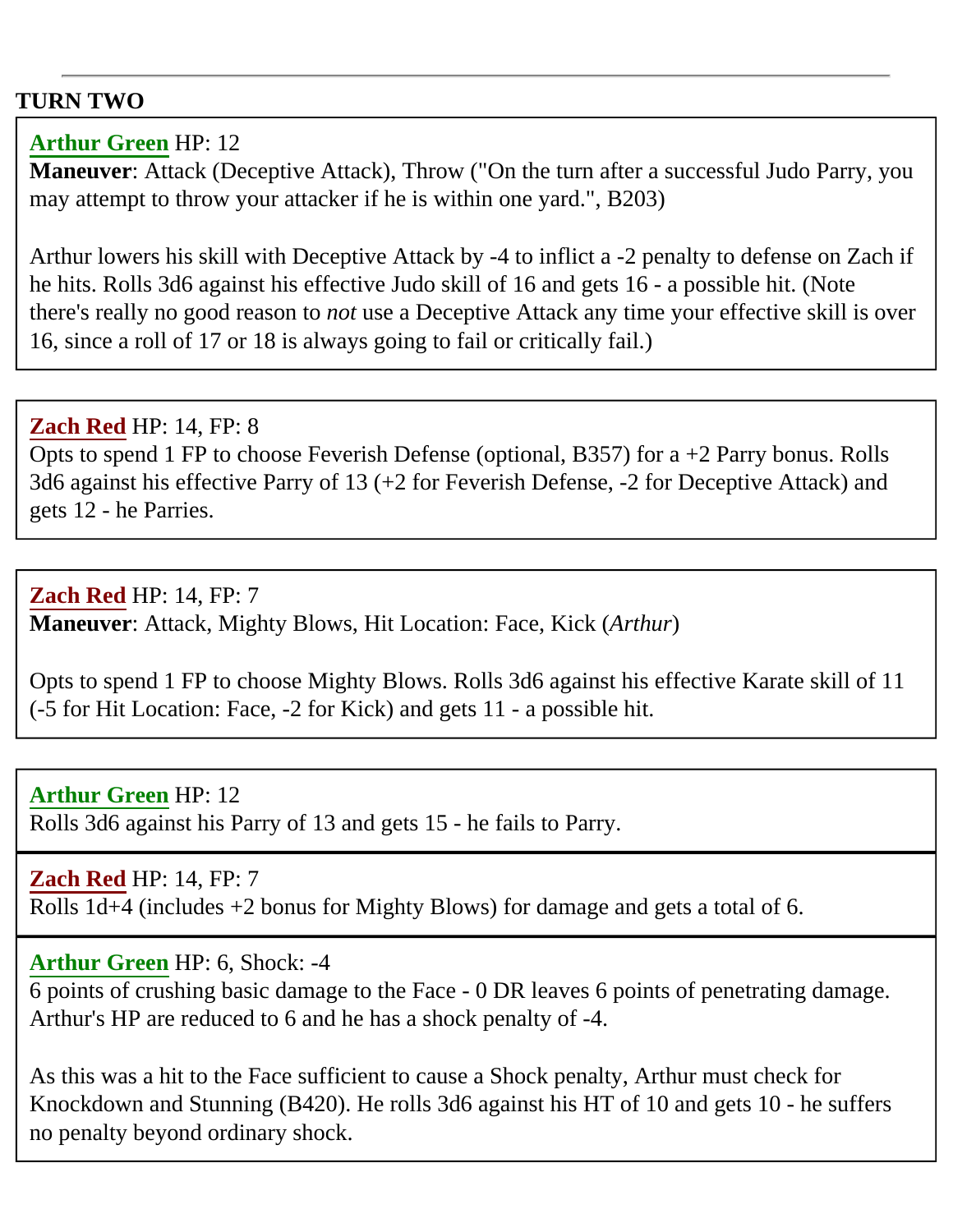#### **TURN THREE**

**Arthur Green** HP: 6, Shock: -4 **Maneuver**: Attack, Grappling (with two hands, B370) (Deceptive Attack)

Arthur lowers his skill with Deceptive Attack by -4 to inflict a -2 penalty to defense on Zach if he hits. Rolls 3d6 against his effective Judo skill of 12 (-4 for Shock, -4 for Deceptive Attack) and gets 8 - a possible hit.

**Zach Red** HP: 14, FP: 6 Opts to spend 1 FP to choose Feverish Defense for  $a + 2$  Parry bonus. Rolls 3d6 against his effective Parry of 13 (-2 for Deceptive Attack, +2 for Feverish Defense) and gets 10 - he Parries.

**Zach Red** HP: 14, FP: 6 **Maneuver**: Attack, Hit Location: Face, Kick (*Arthur*)

Rolls 3d6 against his effective Karate skill of 13 (-5 for Hit Location: Face, -2 for Kick) and gets 15 - a miss. As this is a kick, he rolls 3d6 against his DX of 14 to avoid falling down - he gets 13 and keeps his footing (B274).

# **TURN FOUR**

#### **Arthur Green** HP: 6

**Maneuver**: Attack, Grappling (with two hands) (Deceptive Attack)

Arthur lowers his skill with Deceptive Attack by -6 to inflict a -3 penalty to defense on Zach if he hits. Rolls 3d6 against his effective Judo skill of 14 (-6 for Deceptive Attack) and gets 13 a possible hit.

#### **Zach Red** HP: 14, FP: 6

Opts to Parry and Retreat (B377), and attempts to move out of Close Combat. Rolls 3d6 against his effective Parry of 13 (-3 for Deceptive Attack, +3 for Retreat) and gets 14 - he fails to Parry, and is now Grappled. He remains in Close Combat, and does *not* move backward 1 hex.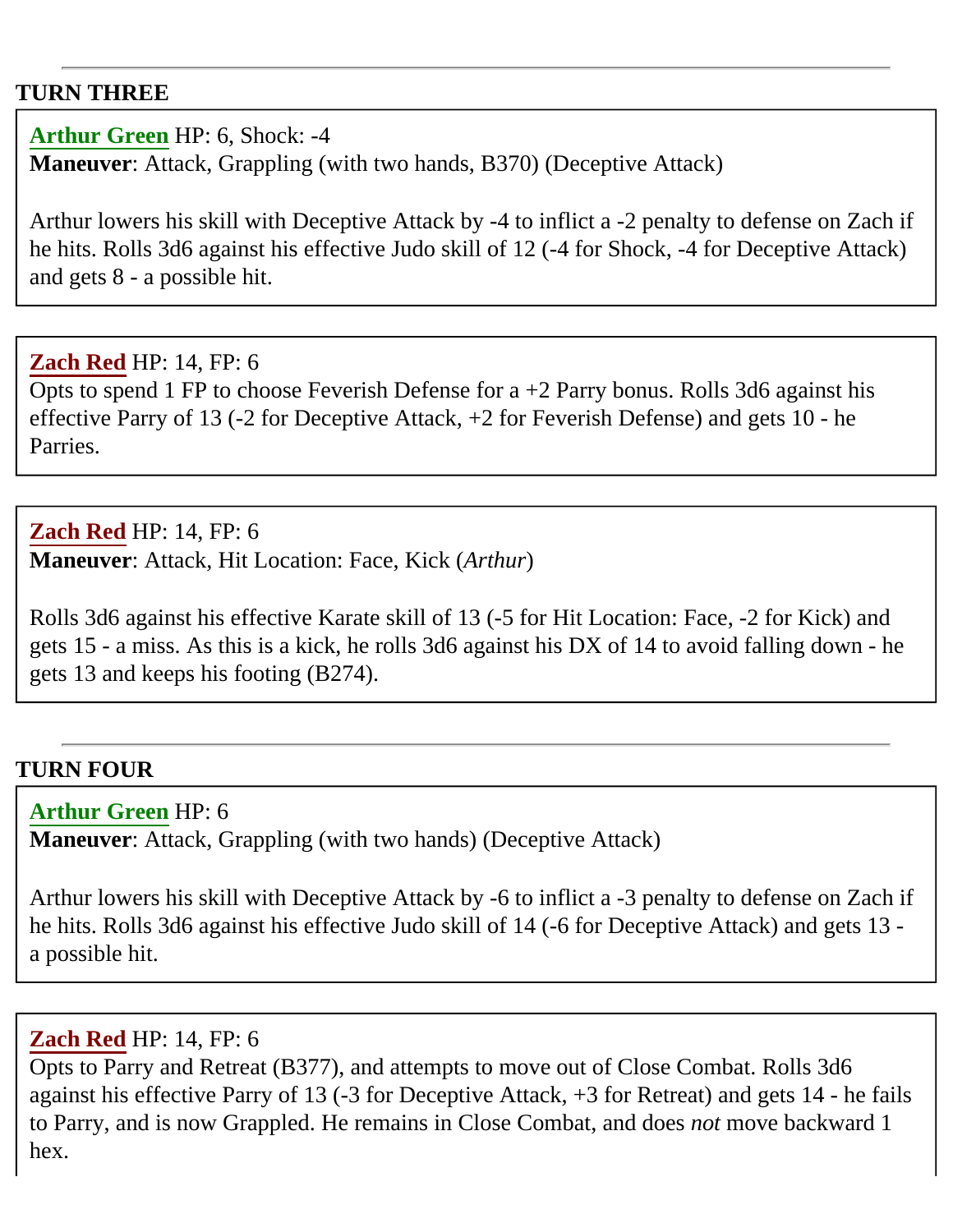# **Zach Red** HP: 14, FP: 6 **Maneuver**: Attack, Kick (*Arthur*)

Rolls 3d6 against his effective Karate skill of 12 (-4 for being Grappled, -2 for Kick) and gets 11 - a possible hit.

#### **Arthur Green** HP: 6

Rolls 3d6 against his Dodge of 9 and gets 9 - he Dodges. (Note that Arthur can not Parry as he is Grappling with both hands; he can let go with one or both hands as a free action, but only on his turn (B370-B371).)

# **TURN FIVE**

# **Arthur Green** HP: 6

**Maneuver**: Attack, Throw (Deceptive Attack)

Arthur lowers his skill with Deceptive Attack by -6 to inflict a -3 penalty to defense on Zach if he hits. He rolls 3d6 against his effective Judo skill of 14 (-6 for Deceptive Attack) and gets 12 - a possible hit.

# **Zach Red** HP: 14, FP: 5

Opts to spend 1 FP to choose Feverish Defense for  $a + 2$  Parry bonus. Rolls 3d6 against his effective Parry of 12 (-3 for Deceptive Attack, +2 for Feverish Defense) and gets 14 - he fails to Parry.

Zach is thrown to the ground and is prone, occupying the two hexes as shown in the diagram (Arthur's choice). He rolls 3d6 against his HT of 10 to avoid being stunned and gets 12 - he is now suffering from Stun. He is still grappled (though **Basic** doesn't address this one way or the other, **Martial Arts** p. 75 states that the grapple is only lost if the throw is a critical failure).

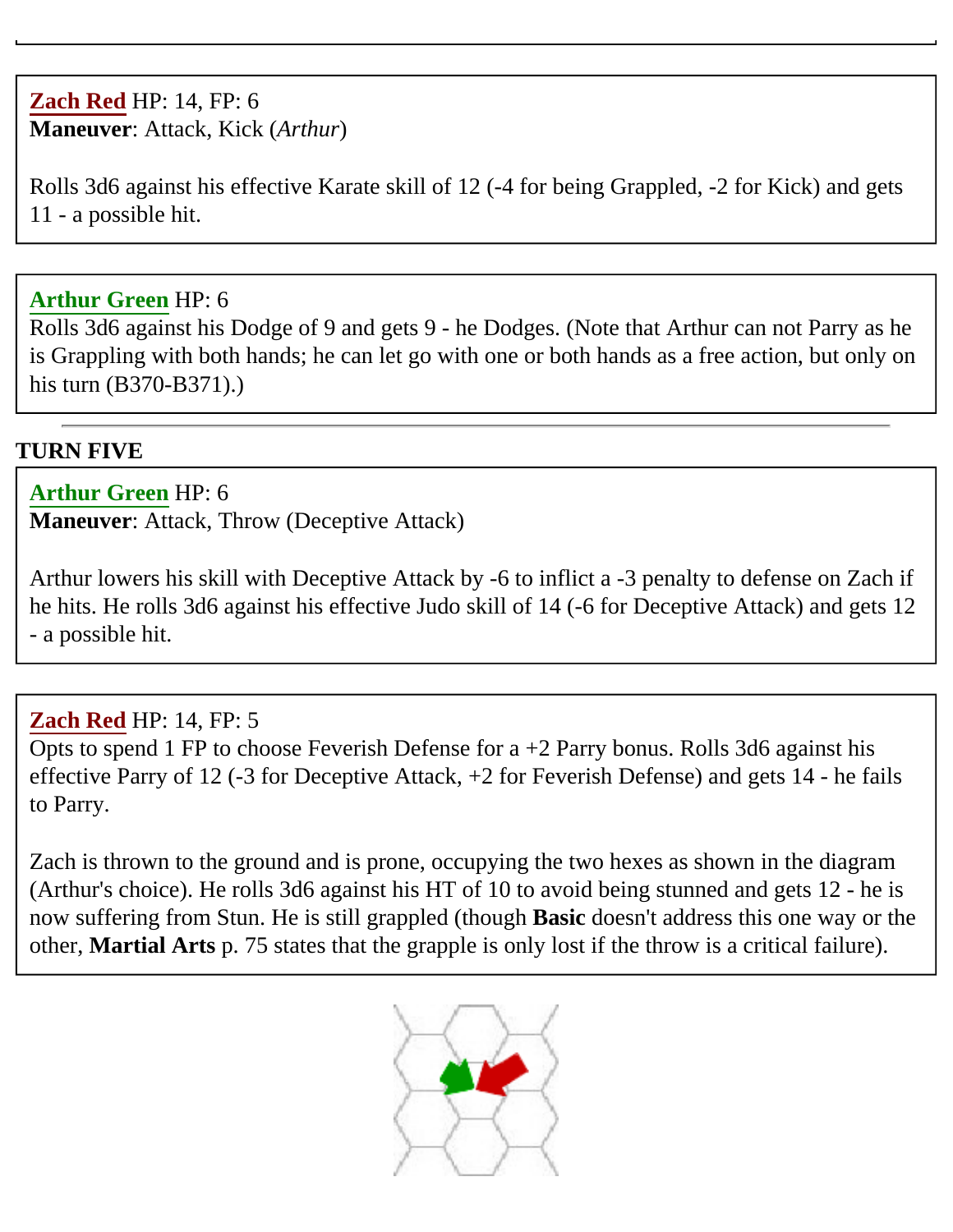

**Zach Red** HP: 14, FP: 5 **Maneuver**: Do Nothing (*Stun*)

Rolls 3d6 against his HT of 10 and gets 10 - he may act normally on his next turn.

# **TURN SIX**

**Arthur Green** HP: 6 **Maneuver**: Attack, Kick (*Zach*)

As Zach is no longer suffering Stun, Arthur lets go with one hand (he is still Grappling) so he can Parry if needed. Rolls 3d6 against his Kick skill of 14 (DX-2) and gets 15 - a miss. As this is a kick, he rolls 3d6 against his DX of 16 to avoid falling down - he gets 11 and keeps his footing.

**Zach Red** HP: 14, FP: 5 **Maneuver**: All-Out Attack (Determined), Hit Location: Face, Punch (*Arthur*)

Rolls 3d6 against his effective Karate skill of 9 (+4 for All-Out Attack (Determined), -5 for Hit Location: Face, -4 for being Grappled, -4 for being Prone) and gets 9 - a possible hit.

**Arthur Green** HP: 6 Rolls 3d6 against his effective Parry of 13 and gets 15 - he fails to Parry.

**Zach Red** HP: 14, FP: 5 Rolls 1d+1 for damage and gets a total of 5.

# **Arthur Green** HP: 1, Shock: -4

5 points of crushing basic damage to the Face - 0 DR leaves 5 points of penetrating damage. Arthur's HP are reduced to 1 and he has a shock penalty of -4.

As this was a hit to the Face sufficient to cause a Shock penalty, Arthur must check for Knockdown and Stunning. He rolls 3d6 against his HT of 10 and gets 12 - he falls down prone and suffers Stun, though he **is** still Grappling Zach (B371).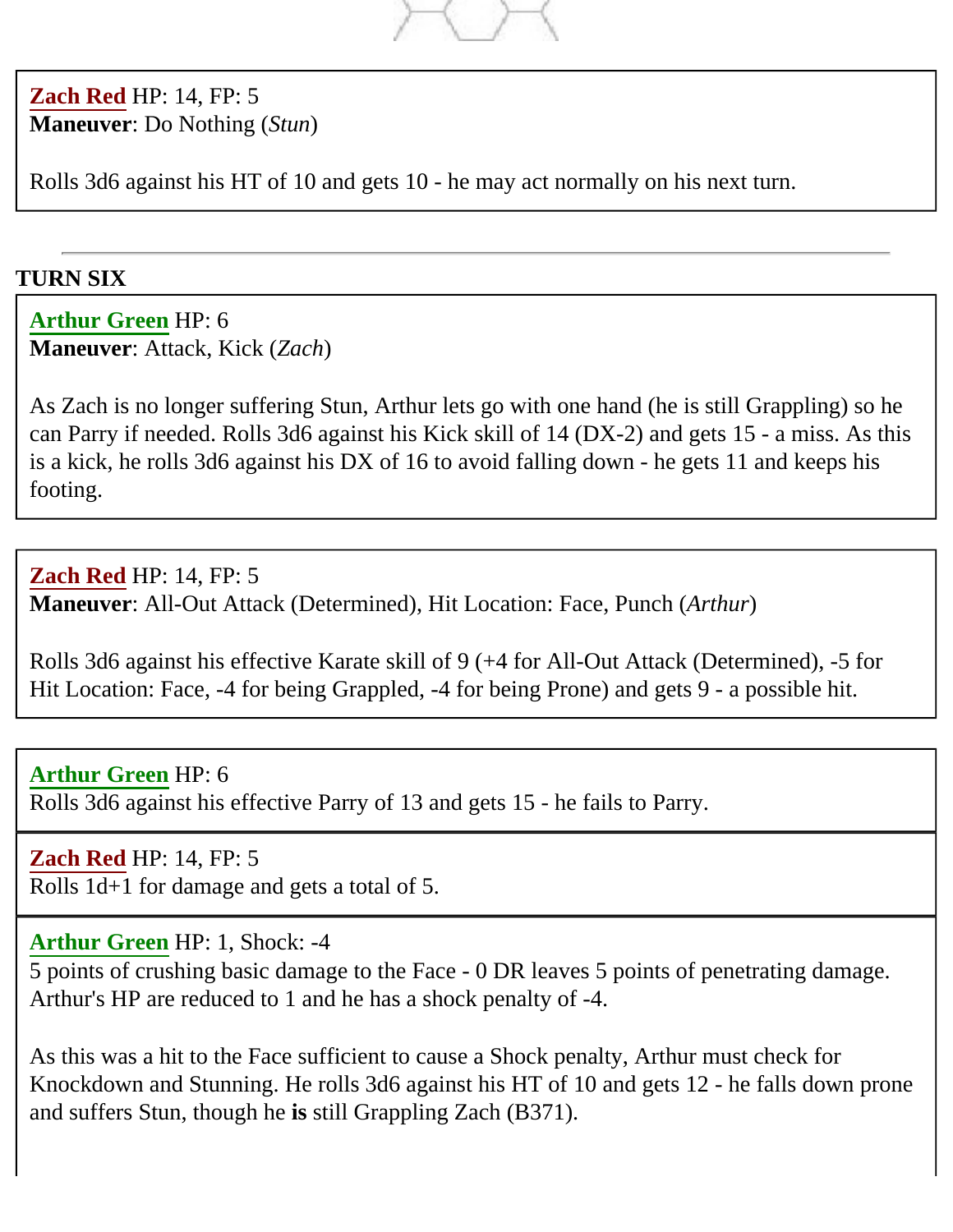He now also has less than 1/3 his HP, so his Move and Dodge are halved.

#### **TURN SEVEN**

**Arthur Green** HP: 1, Shock: -4 **Maneuver**: Do Nothing (*Stun*)

Rolls 3d6 against his HT of 10 and gets 11 - he must choose to 'Do Nothing' again next turn.

**Zach Red** HP: 14, FP: 5 **Maneuver**: Change Posture (*Prone to Kneeling*)

#### **TURN EIGHT**

**Arthur Green** HP: 1 **Maneuver**: Do Nothing (*Stun*)

Rolls 3d6 against his HT of 10 and gets 14 - he must choose to 'Do Nothing' again next turn.

**Zach Red** HP: 14, FP: 5 **Maneuver**: All-Out Attack (Double), Hit Location: Face, Punch (*Arthur*)

Uses his Step to change posture from kneeling to standing. Rolls 3d6 twice against his effective Karate skill of 9 (-5 for Hit Location: Face, -4 for being Grappled) and gets 8 and 9 two possible hits.

#### **Arthur Green** HP: 1

Rolls 3d6 twice, once against his effective Parry of 6 (-3 for Prone, -4 for Stun), once against his effective Dodge of "-3" (1/2 Dodge, -3 for Prone, -4 for Stun). He gets 11 and 10 respectively - he fails both defenses.

**Zach Red** HP: 14, FP: 5 Rolls 1d+1 for damage twice and gets totals of 4 and 5.